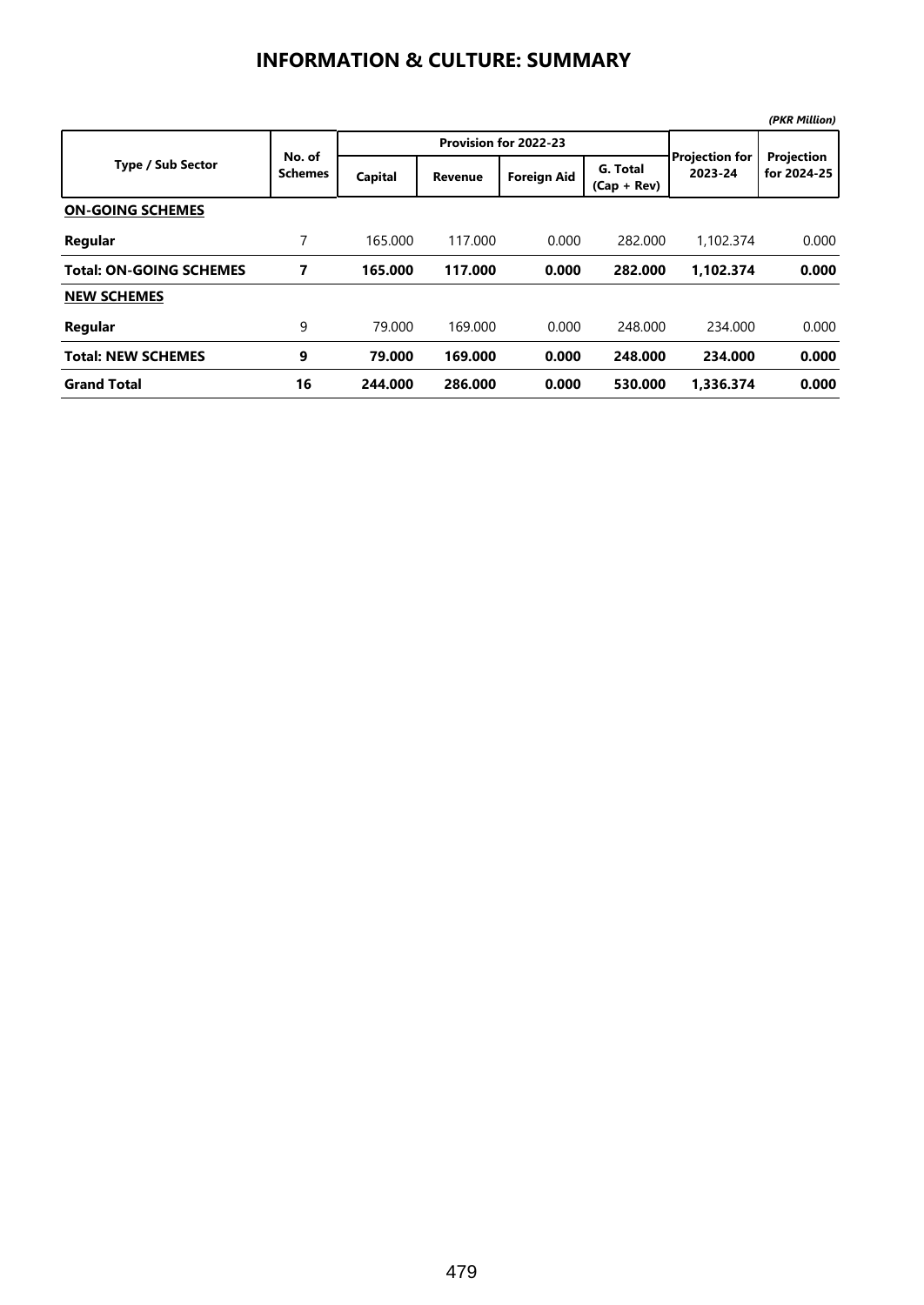## **Information & Culture**

|              |                                                                                                                                                                  |           |                            |                       |         |                               |                         |         | (PKR Million)              |  |
|--------------|------------------------------------------------------------------------------------------------------------------------------------------------------------------|-----------|----------------------------|-----------------------|---------|-------------------------------|-------------------------|---------|----------------------------|--|
| <b>GS</b>    | <b>Scheme Information</b><br>Scheme ID / Approval Date / Location                                                                                                | Est. Cost | Accum.<br>Exp.<br>June, 22 | Provision for 2022-23 |         |                               | <b>MTDF Projections</b> |         | Throw fwd<br><b>Beyond</b> |  |
| No           |                                                                                                                                                                  |           |                            | Cap.                  | Rev.    | <b>G.Total</b><br>(Cap.+Rev.) | 2023-24                 | 2024-25 | <b>June, 2025</b>          |  |
| $\mathbf{1}$ | $\overline{2}$                                                                                                                                                   | 3         | 4                          | 5                     | 6       | $\overline{\mathbf{r}}$       | 8                       | 9       | 10                         |  |
| Regular      | <b>ON-GOING SCHEMES</b>                                                                                                                                          |           |                            |                       |         |                               |                         |         |                            |  |
| 4818         | <b>Establishment of Bhakkar Arts Council,</b><br>Bhakkar<br>01302100447 / 26-07-2021 / Bhakkar                                                                   | 397.770   | 40.000                     | 50.000                | 0.000   | 50.000                        | 307.770                 | 0.000   | 0.000                      |  |
| 4819         | Up-gradation and Improvement of Open<br>Air Theater, Bagh-e-Jinnah, Lahore<br>01192100443 / 26-07-2021 / Lahore                                                  | 300.000   | 0.000                      | 50.000                | 0.000   | 50.000                        | 250.000                 | 0.000   | 0.000                      |  |
| 4820         | <b>Establishment of Alhamra Academy of</b><br>performing & visual arts at Cultural<br>Complex, Lahore Arts Council<br>01192100581 / 26-07-2021 / Lahore          | 50.000    | 24.852                     | 0.000                 | 25.000  | 25.000                        | 0.148                   | 0.000   | 0.000                      |  |
| 4821         | <b>Construction of Bahawalpur Arts</b><br>Council, Bahawalpur (PUCAR)<br>01022100441 / 03-12-2021 /<br><b>Bahawalpur</b>                                         | 389.904   | 60.274                     | 50.000                | 0.000   | 50.000                        | 279.630                 | 0.000   | 0.000                      |  |
| 4822         | Chief Minister's Internship Program for<br>500 Young Media Graduates (DGPR)<br>01372100452 / 26-07-2021 / Punjab                                                 | 67.000    | 30.000                     | 0.000                 | 37.000  | 37,000                        | 0.000                   | 0.000   | 0.000                      |  |
| 4823         | Punjab TV (Establishment of Satellite<br>TV)<br>01372108139 / 07-01-2022 / Punjab                                                                                | 200.000   | 0.000                      | 0.000                 | 50.000  | 50.000                        | 150.000                 | 0.000   | 0.000                      |  |
| 4824         | Renovation of Multan, D.G. Khan,<br><b>Faisalabad and Murree Arts Councils</b><br>01042100444 / 26-07-2021 / Dera Ghazi<br>Khan, Faisalabad, Multan, Rawalpindi  | 150.000   | 15.174                     | 15.000                | 5.000   | 20.000                        | 114.826                 | 0.000   | 0.000                      |  |
|              | <b>Total: Regular</b>                                                                                                                                            | 1,554.674 | 170.300                    | 165.000               | 117.000 | 282.000                       | 1,102.374               | 0.000   | 0.000                      |  |
|              | <b>Total: ON-GOING SCHEMES</b>                                                                                                                                   | 1,554.674 | 170.300                    | 165.000               | 117.000 | 282.000                       | 1,102.374               | 0.000   | 0.000                      |  |
| Regular      | <b>NEW SCHEMES</b>                                                                                                                                               |           |                            |                       |         |                               |                         |         |                            |  |
| 4825         | <b>Construction of Information Complex</b><br>Rawalpindi (DGPR)<br>01292201643 / Un-Approved /<br>Rawalpindi                                                     | 100.000   | 0.000                      | 21.000                | 0.000   | 21.000                        | 79.000                  | 0.000   | 0.000                      |  |
| 4826         | <b>Upgradation of Security Mechanism at</b><br><b>Punjabi Complex (PILAC)</b><br>01192200177 / Un-Approved / Lahore                                              | 20.000    | 0.000                      | 17.000                | 3.000   | 20.000                        | 0.000                   | 0.000   | 0.000                      |  |
| 4827         | <b>Transformation towards Two-way</b><br><b>Communication Model and</b><br><b>Communication Governance Model</b><br>(DGPR)<br>01192200660 / Un-Approved / Lahore | 100.000   | 0.000                      | 15.000                | 30.000  | 45.000                        | 55.000                  | 0.000   | 0.000                      |  |
| 4828         | <b>Construction of Smart Office Building for</b><br>Bazm-e-Iqbal, Lahore<br>01192200662 / Un-Approved / Lahore                                                   | 25.000    | 0.000                      | 20.000                | 5.000   | 25.000                        | 0.000                   | 0.000   | 0.000                      |  |
| 4829         | Establishment E-Reader Book "Qandeel"<br>(BAL)<br>01192200667 / Un-Approved / Lahore                                                                             | 16.000    | 0.000                      | 0.000                 | 16.000  | 16.000                        | 0.000                   | 0.000   | 0.000                      |  |
| 4830         | Arts & Culture Village (LAC)<br>01192201256 / Un-Approved / Lahore                                                                                               | 18.000    | 0.000                      | 0.000                 | 18.000  | 18.000                        | 0.000                   | 0.000   | 0.000                      |  |
| 4831         | Upgradation & strengthening of Board<br>for Advancement of Literature (BAL)<br>01192201733 / Un-Approved / Lahore                                                | 13.000    | 0.000                      | 6.000                 | 7.000   | 13.000                        | 0.000                   | 0.000   | 0.000                      |  |